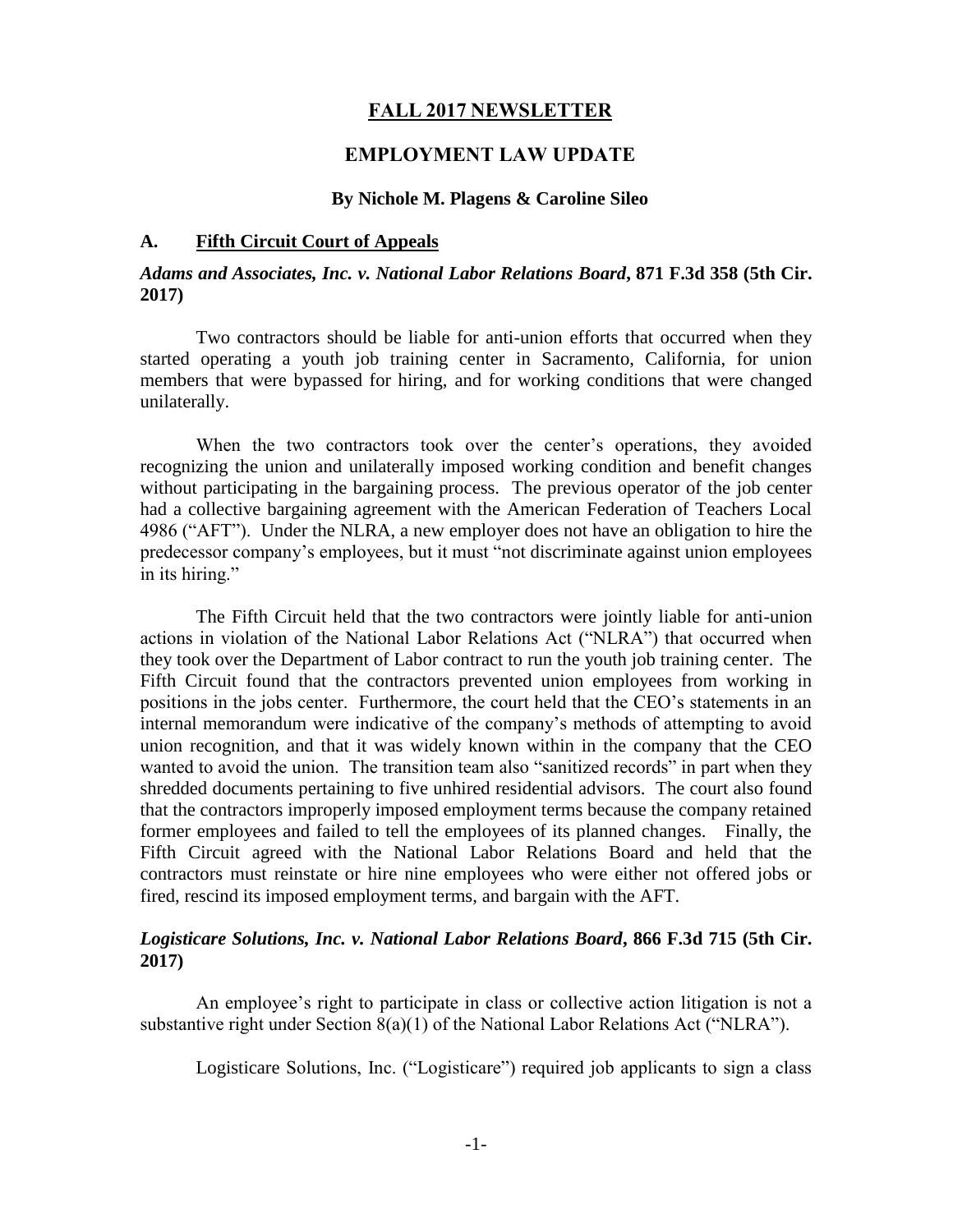or collective action waiver. The National Labor Relations Board ("NLRB") concluded that the waiver explicitly violated Section 8(a) and that the waiver was independently unlawful because employees would reasonably read the rule as restricting their right to file charges with the Board.

The Fifth Circuit rejected both of the NLRB's findings. The court concluded that the employee waiver does not explicitly violate Section  $8(a)(1)$  and that employees would not reasonably read the rule as restricting their right to file charges with the Board. As a result, the Fifth Circuit held that Logisticare did not act unlawfully in requiring applicants to sign the waiver.

#### *Convergys Corp. v. National Labor Relations Board***, 866 F.3d 635 (5th Cir. 2017)**

An employer can lawfully require applicants to sign a class-action waiver and seek to enforce the waiver.

Convergys Corporation required its applicants to sign a class-action waiver, even though it was not part of an arbitration agreement. The National Labor Relations Board ("NLRB") argued that Section 7 of the National Labor Relations Act ("NLRA") guarantees that employees have the right to class or collective action litigation against their employer and that it is unlawful for an employer to enforce such a waiver.

Under the Fifth Circuit's *Murphy Oil USA, Inc. v. NLRB* and *D.R. Horton, Inc. v. NLRB* decisions, the Fifth Circuit panel held that Section 7 of the NLRA does not guarantee a right to class or collective action litigation. The court reaffirmed that "abrogation of the asserted right to participate in class and collective actions was not abrogation of a Section 7 right and therefore does not constitute an unfair labor practice." Therefore, the issue of the waiver not being part of an arbitration agreement has no bearing as to the legality of the waiver. As a result, the Fifth Circuit held that Convergys Corporation did not act unlawfully in requiring applicants to sign a class-action waiver or in seeking to enforce such a waiver.

# *T-Mobile USA, Inc. v. NLRB***, 865 F.3d 265 (5th Cir. 2017)**

An employee handbook may contain the following provisions without violating an employee's unionization rights under the National Labor Relations Act ("NLRA"): (1) a provision encouraging employees to "maintain a positive work environment;" (2) provisions prohibiting "arguing or fighting," "failing to treat others with respect," and "failing to demonstrate appropriate teamwork;" and (3) a provision prohibiting access to electronic information by non-approved individuals. However, a provision prohibiting all photography and audio or video recording in the workplace did violate the NLRA.

The National Labor Relations Board ("NLRB") challenged four T-Mobile workplace rules, alleging that they prohibit employees from exercising unionizing rights. T-Mobile's employee handbook: (1) encouraged employees to "maintain a positive work environment"; (2) prohibited "[a]rguing or fighting," "failing to treat others with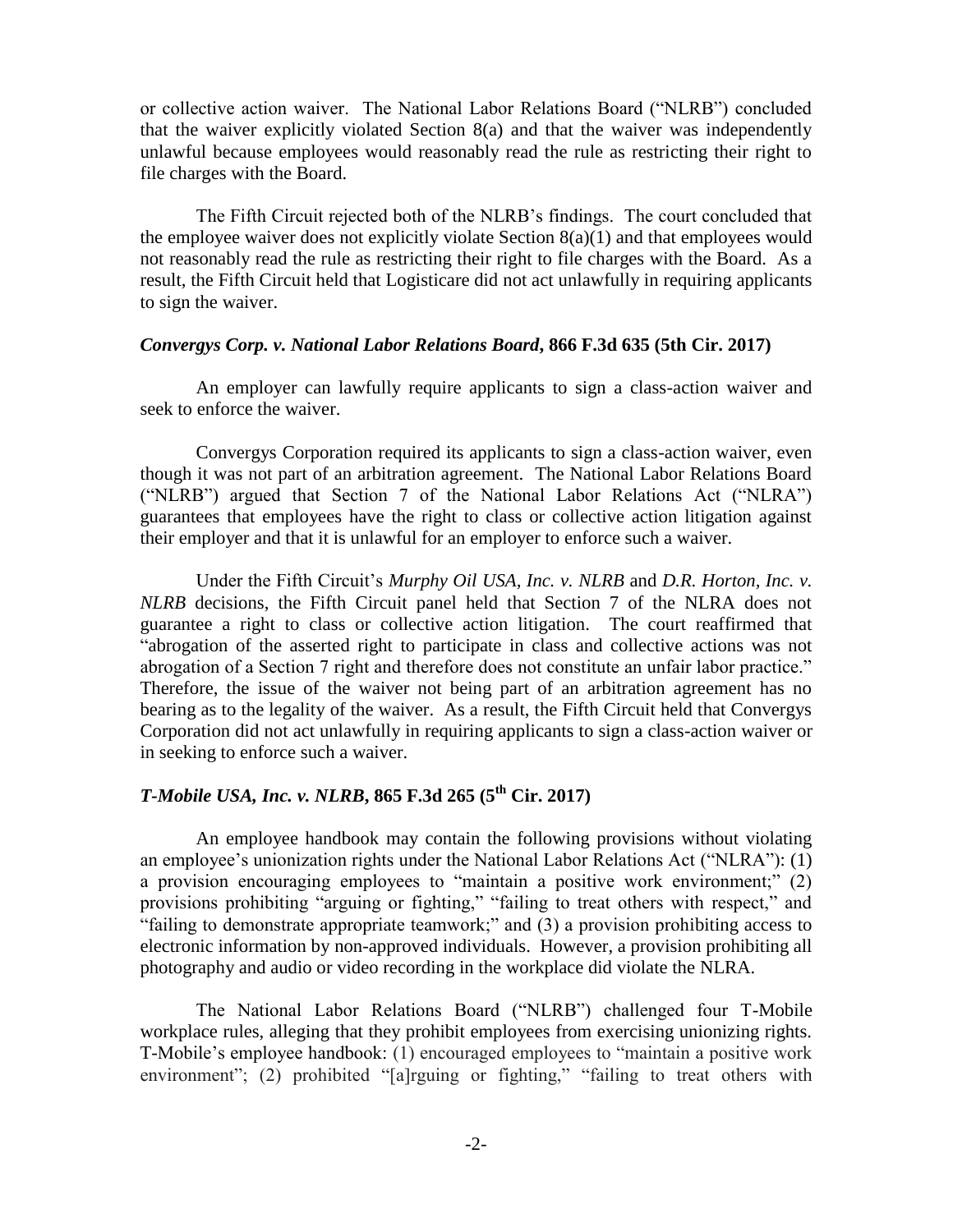respect," and "failing to demonstrate appropriate teamwork"; (3) prohibited all photography and audio or video recording in the workplace; and (4) prohibited access to electronic information by non-approved individuals. The Board determined that all four provisions violated the National Labor Relations Act because each of them discouraged unionizing or other concerted activity protected by the Act. T-Mobile sought review of the Board's order.

The court determined that (1), (2), and (4) do not prohibit protected activity, finding that a reasonable employee reading the rules would not interpret them to prohibit conduct protected by the NLRA. However, (3), the prohibition against all photography and audio or video recording was a violation of the NLRA due to the broad reach of the provision prohibiting "all" recording of any kind. The court determined that because of the breadth of the provision a reasonable employee, generally aware of employee rights, would interpret it to discourage protected concerted activity, such as even an off duty employee photographing a wage schedule posted on a corporate bulletin board.

The court ordered that the Board's order prohibiting the recording provision would be enforced. However, it overturned the Board's order on the other three provisions.

## *Credeur v. Louisiana***, 860 F.3d 785 (5th Cir. 2017)**

Where attendance in the office is an essential function of an employee's position, an employer is not required to accommodate a disabled employee by allowing them to work from home.

The employee was an Assistant Attorney General for the State of Louisiana. After a kidney transplant and resulting complications, she worked from home for several months and then needed more time, using her FMLA leave of twelve weeks of unpaid leave on an intermittent basis. After a couple of months working from home, the Attorney General's Office ("AGO") requested an accounting of her work hours and certification of her illness. After her work load was reduced, she was given a "last chance" agreement to sign, requiring that she improve her work performance. The "last chance" agreement specifically stated that she could not work from home.

Later, her condition worsened, and she requested to work from home. The AGO denied her request. As a result, she returned to work for approximately three months and then resigned. She later filed suit against the AGO, alleging a failure to accommodate, disability-based harassment, and retaliation under the Americans with Disabilities Act ("ADA") and state law. The trial court granted summary judgment for the AGO, and the former employee appealed.

In order to establish a *prima facie* case for failure to accommodate under the ADA, an employee must first show that he or she is "qualified" for the position by demonstrating an ability to perform the "essential functions" of the job with or without reasonable accommodation. Relying on EEOC regulations, the court determined that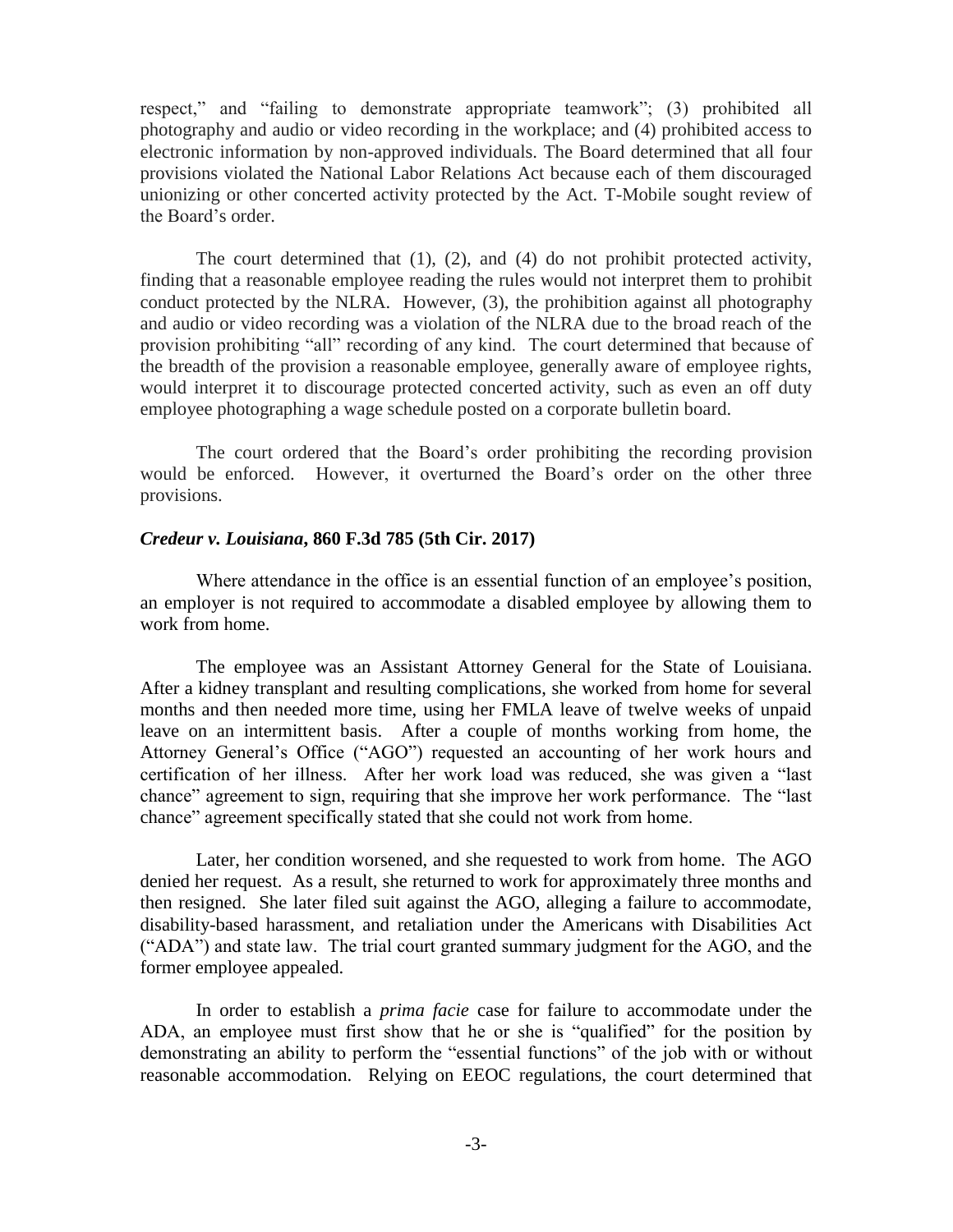"the inquiry into essential functions is not intended to second guess an employer's business judgment with regard to production standards nor to require employers to lower such standards," and that "there is general consensus among courts, including ours, that regular work-site attendance is an essential function of most jobs."

The Fifth Circuit found that the AGO's practices and policies indicated that regular work attendance in the office was an essential function of a litigation attorney in the AGO and that the AGO had consistently maintained its position regarding this policy, including its written correspondence to the employee that "[l]itigation attorneys in the [AGO] are not allowed to work from home except on rare occasions and only on a temporary basis" as it "places considerable strain on supervisors and staff." Additionally, several AGO attorneys testified that the role of litigation attorneys in the AGO was interactive and team-orientated, which further supported the court's conclusion that office attendance was essential to the position. The Fifth Circuit held that the ADA does not require employers to "reallocate essential functions" of a job to accommodate an employee with a disability; therefore, the employee was not qualified for her position. As a result, the AGO was entitled to summary judgment on her ADA claims.

#### *Edionwe v. Bailey***, 860 F.3d 287 (5th Cir. 2017)**

The rights to employment that a professor had at one university do not transfer to another university.

The professor was an associate professor at the University of Texas-Pan American ("UTPA"). His tenured status entitled him to employment at UTPA "until retirement or resignation unless terminated because of abandonment of academic programs or positions, financial exigency, or good cause." The state Legislature passed a measure abolishing UTPA and the University of Texas at Brownsville and created a consolidated university, University of Texas-Rio Grande Valley ("UTRGV"). The Legislature directed the board of regents to "facilitate the employment ... of as many faculty and staff" as is prudent and practical, leaving the exact procedures up to the board. After failing to be hired as a professor at UTRGV, the professor brought a wrongful termination claim against the University of Texas System, UTPA, UTRGV, and two administrators.

The Fifth Circuit held that the professor did not have a constitutionally protected interest in employment or tenure with UTRGV and the UT System. The professor's protected property interests were limited to the institution that granted him tenure, UTPA, and while his interest in continuing employment at UTPA was protected, "it is clear that the procedure used by the state to terminate it satisfied due process." Furthermore, the court noted that the UTPA handbook explains that if a tenured professor's academic program is terminated, then the professor can be terminated as well. Thus, the Legislature effectively abolished the professor's academic program and his employment along with the school. As a result, the Fifth Circuit upheld the district court's dismissal of the professor's wrongful termination claims.